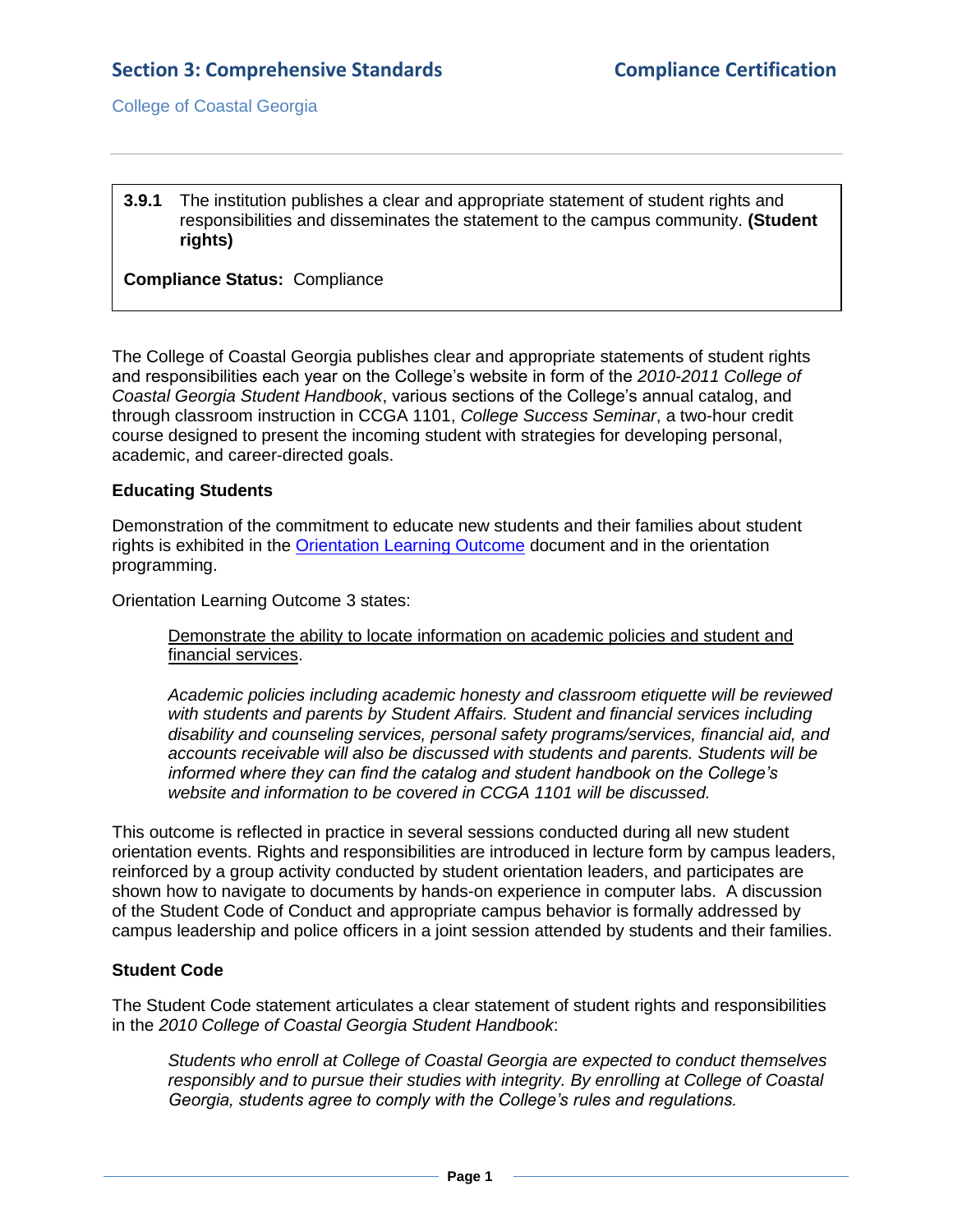# **Section 3: Comprehensive Standards Compliance Certification**

College of Coastal Georgia

*When students act as individuals or in concert to violate any of the following College regulations, they have individual and joint responsibility for such violations.* 

*The following delineation of these regulations is not exhaustive and may be added to, changed, and/or superseded. All regulations are subject to the policies of the Board of Regents. …*

Student rights and responsibilities govern both student academic and non-academic conduct occurring on all real and personal property belonging to or in any way controlled by the College. In addition to policies related to academic and general conduct, the Student Code contains a variety of administrative policies (click link to read the policy) that pertain to individual students, as well as to student organizations. These include:

- [Alcoholic Beverages](StudentHandbook.pdf#page=13)
- [Damage to College Property or to Property at College-Sponsored Events](StudentHandbook.pdf#page=13)
- **•** [Disruptive Behavior](StudentHandbook.pdf#page=13)
- [Disorderly Conduct](StudentHandbook.pdf#page=13)
- [Drugs](StudentHandbook.pdf#page=13)
- **•** [Explosives](StudentHandbook.pdf#page=13)
- **•** [Falsification of Records](StudentHandbook.pdf#page=13)
- [Fire Safety](StudentHandbook.pdf#page=13)
- [Gambling](StudentHandbook.pdf#page=13)
- [Hazing](StudentHandbook.pdf#page=13)
- [Parking](StudentHandbook.pdf#page=13)
- **•** [Student Responsibilities & Rights](StudentHandbook.pdf#page=12)
- [Conduct Code](StudentHandbook.pdf#page=12)
- [Due Process](StudentHandbook.pdf#page=14)
- **•** [Disciplinary Procedures](StudentHandbook.pdf#page=15)
- [Grievances Non-Grade/Non-Harassment Related](StudentHandbook.pdf#page=17)
- [Weapons](StudentHandbook.pdf#page=14)

### **Academic Appeals**

An academic appeal is an allegation by a student of an unjustified deviation, to the student's detriment, from policies, procedures and/or requirements regarding grading policies, special agreements, instructor's requirements and academic requirements of the College.

A student may appeal a grade assigned by a faculty member or the interpretation or application of an academic policy by an academic administrator, including issues related to intellectual diversity. Prior to filing such an appeal, the student is asked to review the section entitled ["Alternative Dispute Resolution"](StudentHandbook.pdf#page=17) in *2010-2011 College of Coastal College Catalog*.

Specific procedures for filing an academic appeal are delineated in the College's *Catalog* under the section ["Academic Regulations.](CCGAcatalog.pdf#page=46)"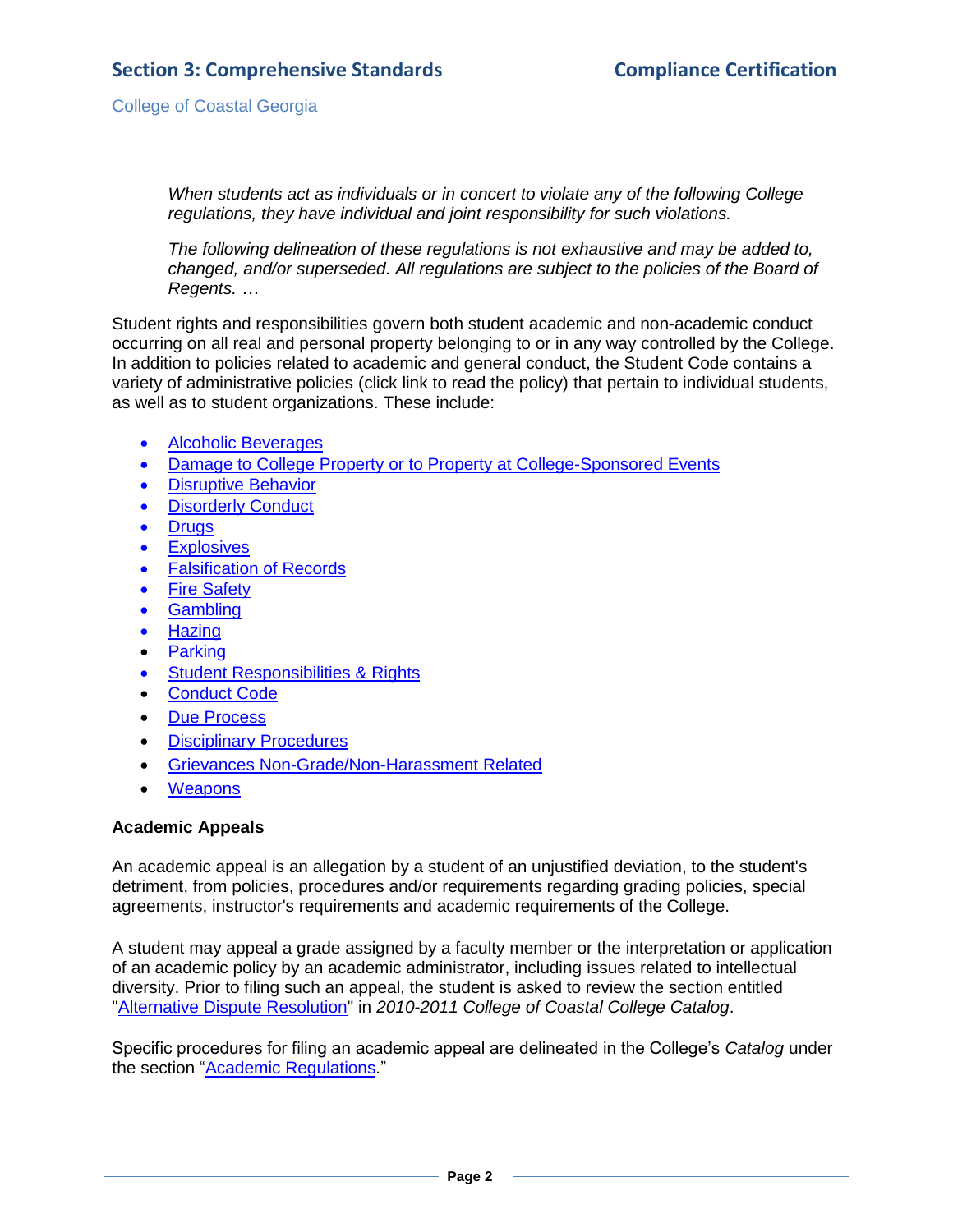In any grievance involving a faculty member, the student is asked to first review the situation with the instructor or academic administrator who is responsible for the grade or academic policy interpretation with the goal of achieving a mutual resolution to the grievance. If this action is not successful, the student may submit a written grievance to the appropriate supervisor of the faculty or academic administrator in question. If the student believes that the appeal was decided in an arbitrary, capricious, discriminatory or unfair manner at the supervisor's level, he or she may appeal in writing to the Vice President for Academic Affairs.

Appeals of decisions made by the Vice President for Academic Affairs of the College may be made in writing to the President of the College within five calendar days after receiving the decision of the Vice President. The President will appoint a committee composed of three members of the faculty of the institution or utilize the services of an appropriate existing committee. This committee shall review all facts and circumstances connected with the case and shall, within ten calendar days, submit its findings and report thereon to the President. After consideration of the committee's report, the President shall, within five calendar days, make a decision which shall be final so far as the institution is concerned.

[Federal Requirement 4.5](4.5.pdf#page=1) provides a discussion of policies and procedures relating to student complaints and grievances.

# **Financial Aid**

Each student who is a financial aid recipient has certain responsibilities and needs to follow these rules and regulations, as published on the Financial Aid [website:](3.9.1.dFArights&responsibilities.htm#page=1)

- An applicant for financial aid must be enrolled before financial aid awards can be disbursed.
- Students receiving financial aid are required to declare the program of study that they are pursuing.
- For students whose financial aid has been approved, the system allows tuition and fees to be deducted from each semester's award at registration. Any remaining funds are disbursed after the students' attendance for at least six credit hours has been verified by the instructor. Financial assistance will not be available for the purchase of books during the first week of class. Therefore, students will have to purchase textbooks which are necessary for the first week of class as an "out-of-pocket" expense.
- Students receiving financial aid who drop out of school during the semester may owe the college a refund.
- Ordinarily, financial aid is awarded for two semesters of the regular academic year. Students must reapply for financial aid each academic year.
- Students given an award for the full academic year (two semesters) who fail to enroll fall semester will have all aid, with the exception of the Pell Grant and/or HOPE scholarship, cancelled for the remainder of that year.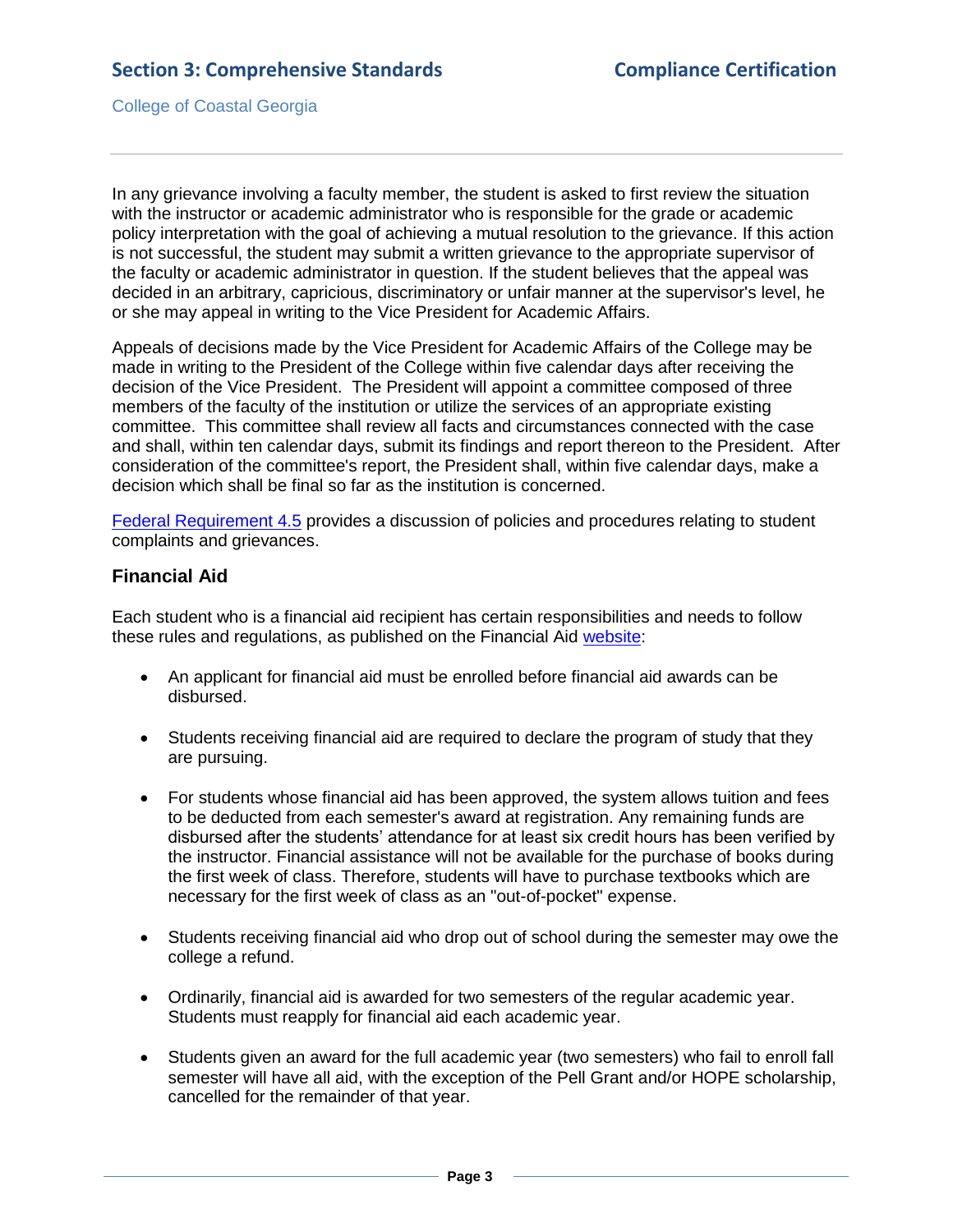- Any student in default on federal or state loans or having an outstanding financial commitment to any federal or state program will not be considered for financial aid at the College of Coastal Georgia.
- Financial aid applications received after May 1 will be considered on a first come, firstserved basis providing funds are available.
- All hours attempted for the Semester, including grades of "W," are counted in the College's Satisfactory Academic Progress (SAP) policy.
- Ability-to-benefit students (those without an accredited high school diploma or GED certificate) applying for federal financial aid must pass a test approved by the Secretary of Education.
- Students cannot be enrolled in and receive federal financial aid from two different institutions at the same time.
- The maximum hours for which a student may receive financial aid is 150% of the number of semester hours required to earn the degree or certificate as stated in the College catalog. For financial aid purposes, students may register for only those courses specified in their selected program of study.
- Students who take Learning Support courses will be eligible for assistance for a total of 30 hours that are not counted in the 150 percent; remedial hours in excess of the 30 hours will be counted in the 150 percent time frame. Furthermore, students may not receive financial aid for remedial hours in excess of the 30 hours.
- Financial Aid will not pay for classes a student audits, CLEPs, or completes by Departmental Exam.

## **Disability Services**

The Office of Disability Services (ODS) publishes an online *ODS Student Handbook* that includes a specific section, entitled ["Student Expectations.](2.10.fODSHandbook.pdf#page=5)" The *ODS Handbook* also contains a guidelines section that instructs students regarding the documentation they must provide in order to qualify for services. When students visit the ODS, they are also provided with handouts that outline [New Student Guidelines](3.9.1.eDisabilityNewStudent.pdf#page=1) and [Disability Documentation.](3.9.1.eDisabilityDocumentation.pdf#page=1)

## **Athletics**

In anticipation of the increase in student athletes due to new athletic programs that will be added at the College through 2013, the Athletics Department recently hired a Director of Compliance who is responsible for drafting declarations of rights and responsibilities of student athletes. Currently, all student athletes are given statements outlining [Athletic Risk,](3.9.1.fAthleticRisk.pdf#page=1) the College [Drug Policy,](3.9.1.gAhleticDrugPolicy.pdf#page=1) [Housing Waiver,](3.9.1.hAthleticHousingWaiver.pdf#page=1) and a [Release Agreement.](3.9.1.iAthleticReleaseAgreement.pdf#page=1)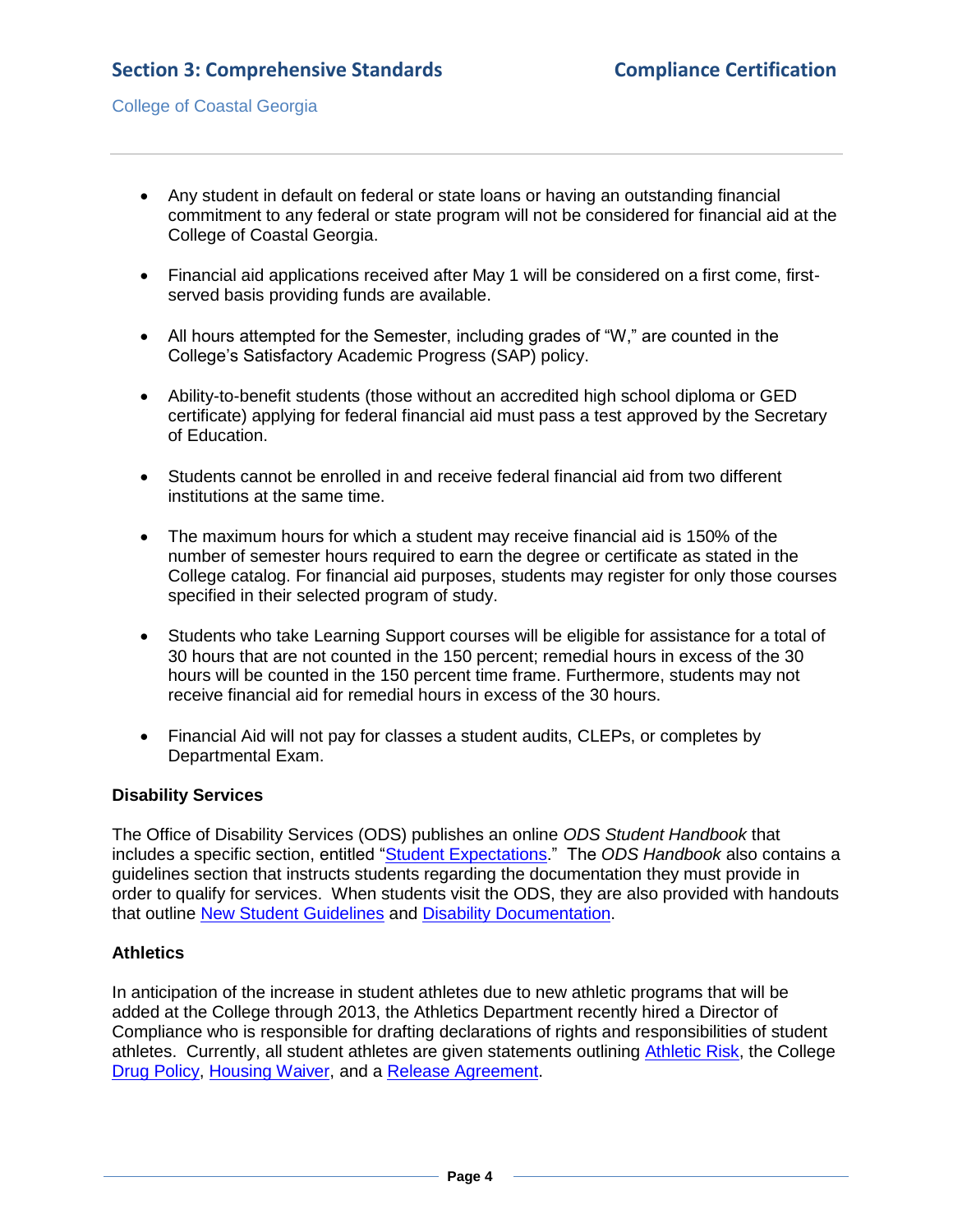# **Section 3: Comprehensive Standards Compliance Certification**

College of Coastal Georgia

The Director of Compliance is currently working on creating an attendance policy, grade point average requirements and *Student-Athlete Compliance Handbook*, all to be completed by Fall Semester 2011.